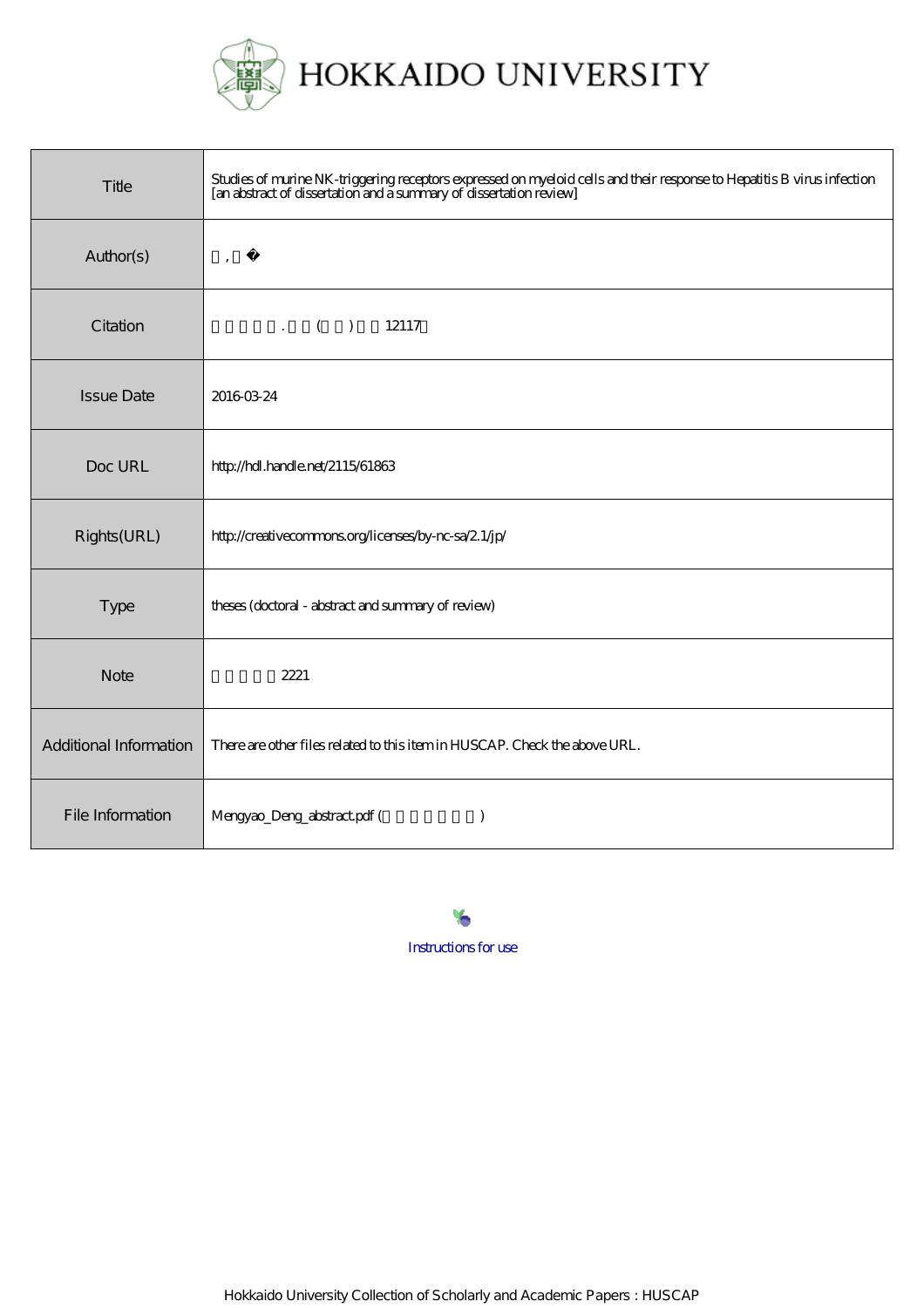## 学位論文内容の要旨 (Summary of dissertation)

博士の専攻分野の名称 博士(医 学) 氏 名 鄧孟垚

(Degree conferred: Doctor of Philosophy) (Name of recipient: Mengyao Deng )

学 位 論 文 題 名

(Title of dissertation)

Studies of murine NK-triggering receptors expressed on myeloid cells and their response to Hepatitis B virus infection

(マウス骨髄細胞での NK 関連レセプターの発現と HBV 感染応答に関する研究 )

Background and objectives

Some members of multiple immune receptors, such as killer inhibitory receptorw (KIRs), have extremely high homology in their extracellular domain. These receptors are called paired receptors that are generally associated by immunoreceptor tyrosine-based activation motif (ITAM)-containing adaptor, and immunoreceptor tyrosine-based inhibition motif (ITIM)-containing inhibitory receptors. Since the exist and the function of paired receptors expressed on myeloid cells are poorly understood, we want to understand paired receptors in myeloid cells is important to regulate immune system by the immunotherapy against cancers and pathogens.

 Hepatitis B virus, is one of the most dangerous and prevalent infectious agents that lead to liver disease in humans, NK cells play important roles in the induction of immune responses to eradicate HBV infection from the infected liver, however, NK cell function is disrupted with prolonged HBV infection. It is well known that mDC and macrophages (Mf), can activate NK cell by DC-NK or Mf-NK crosstalk, here, we want to understand the role of HBV infection to mDC/Mf induced NK cell activation.

Materials and methods

Cell culture, Database analysis, Gene cloning, quantitative real-time PCR, ELISA, Immunoblotting and immunoprecipitation, Flow Cytometric Analysis, cell co-culture.

Results

We found murine Trem5, Trem-like transcript-6 (Treml6) and pDC-Trem genes are typical paired receptors. These receptors are originated from from inhibitory Trem genes and murine specific.Trem5 and PDC-Trem is directly associate with DAP12 and require it for their expression on cell surface,but not Treml6. Type I IFN secondary to poly I:C stimulation is required for the expression of Treml6 and pDC-Trem genes on myeloid cells

Mouse hepatocytes, which infected by Hepatitis B virus, can participate in NK cells and macrophage crosstalk, by the enhanced level of Interferon gamma and the following NK cell activation. Discussion

Triggering receptors expressed on myeloid cells (Trem) proteins that are a family of cell surface receptors to control innate immune responses such as proinflammatory cytokine production. In my doctor thesis, I report that murine Trem5, Trem-like transcript-6 (Treml6) and pDC-Trem (as known as Trem4) genes are typical paired receptors. The term of "paired receptor", such as NK receptors, is commonly used to describe families of membrane receptors that have very similar extracellular